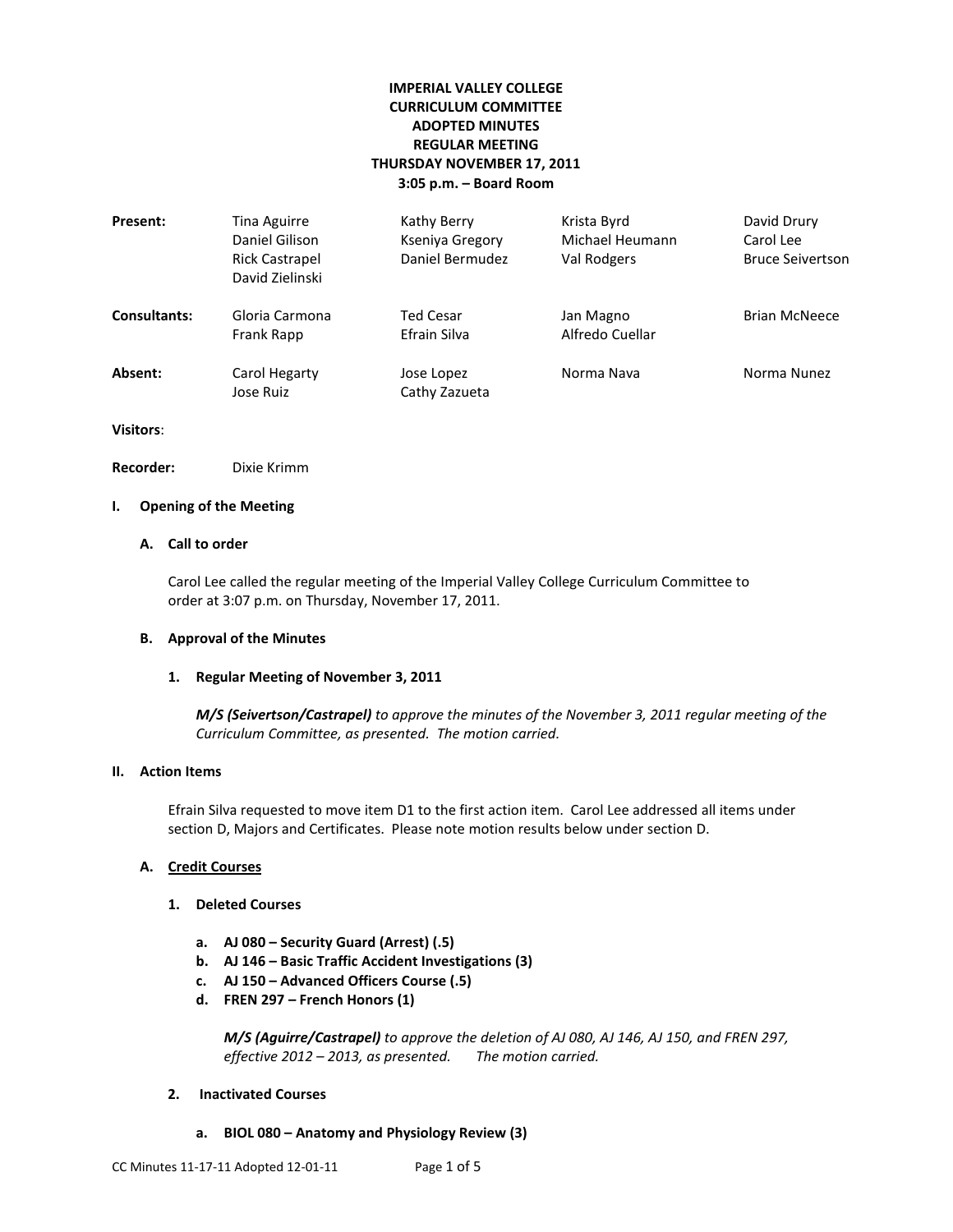- **b. DSPS 240 – Understanding Exceptional Students (3)**
- **c. DSPS 242 – Practicum Experience to Work with Disabled Person (2)**
- **d. DSPS 250 – Working with Autistic Children (3)**
- **e. EDUC 240 – Understanding Exceptional Students (3)**
- **f. EDUC 242 – Practicum Experience to Work with Disabled Person (2)**
- **g. EDUC 250 – Working with Autistic Children (3)**
- **h. JRN 102 – Newspaper Production (3)**
- **i. JRN 104 – Career Journalism (3)**
- **j. JRN 106 – Photojournalism (3)**
- **k. JRN 108 – Critical Reasoning and Writing (3)**
- **l. SPAN 116 – Spanish for Health Care Professionals (3)**

*M/S (Gilison/Aguirre) to approve the inactivation of BIOL 080, DSPS 240, DSPS 242, DSPS 250, EDUC 240, EDUC 242, EDUC 250, JRN 102, JRN 104, JRN 106, JRN 108, and SPAN 116, for no more than 3 years, effective with the 2012 – 2013 AY, as presented. The motion carried.*

- **3. Revised Courses**
	- **a. ADS 150 – Sociology of Minority Groups (3)**
	- **b. AG 080 – Pesticide Safety (1)**
	- **c. AGET 075 – Basic Shop Skills (3)**
	- **d. AMSL 102 – American Sign Language 2 (4)**
	- **e. AMSL 202 – American Sign Language 4 (3)**
	- **f. AMSL 204 – American Sign Language 5 (3)**
	- **g. ASTR 100 – Principles of Astronomy (3)**
	- **h. AU T 070 – Automotive Techniques and Applications (3)**
	- **i. AU T 075 – Basic Shop Skills (3)**
	- **j. AU T 085 – Automotive Maintenance and Repairs (3)**
	- **k. AU T 150 – Automotive Electronics II (4)**
	- **l. AU T 240 – Diesel Engine Tune-Up (3)**
	- **m. BIOL 100 – Principles of Biological Science (4)**
	- **n. BLDC 130 – Carpentry Layout & Framing (4)**
	- **o. BLDC 135 – Residential Plumbing Applications (3)**
	- **p. BLDC 140 – Building Construction Methods & Materials (3)**
	- **q. BLDC 155 – Solar Thermal and Water Efficiency (3)**
	- **r. FREN 100 – Elementary French I (5)**
	- **s. FREN 110 – Elementary French II (5)**
	- **t. FREN 230 – Intermediate Conversational French I (3)**
	- **u. MUS 171 – Chamber Orchestra (1)**
	- **v. MUS 178 – Symphony Orchestra (1)**
	- **w. PHIL 106 – Logic (3)**
	- **x. PHSC 110 – Physical Science (3)**
	- **y. PHYS 200 – General Physics I (5)**
	- **z. PHYS 202 – General Physics II (5)**
	- **aa. PHYS 204 – General Physics III (5)**
	- **bb. POLS 102 – American Government & Politics (3)**
	- **cc. PSY 206 – Social Psychology (3)**
	- **dd. SPAN 200 – Intermediate Spanish I (5)**
	- **ee. SPAN 220 – Bilingual Spanish I (5)**
	- **ff. SPCH 120 – Interpersonal Communication (3)**
	- **gg. SPCH 130 – Small Group Communication (3)**
	- **hh. WELD 100 – Welding Technology (5)**
	- **ii. WELD 101 – Gas Tungsten Arc Welding on Plate (3)**
	- **jj. WELD 102 – Arc Welding on Plate (5)**
	- **kk. WELD 103 – Arc Welding on Pipe (3)**
	- **ll. WELD 104 – Gas Tungsten Are Welding on Pipe (3)**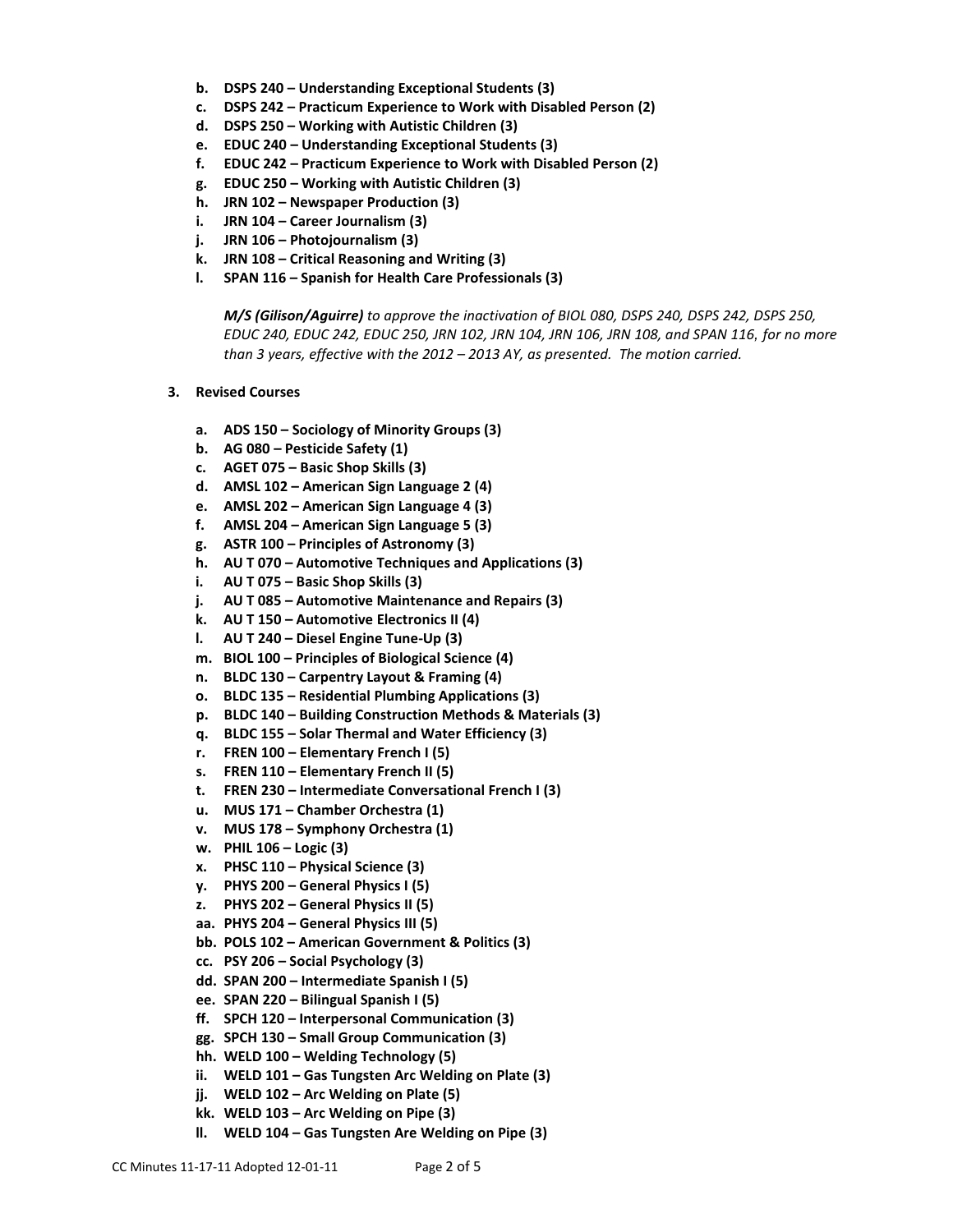#### **mm. WELD 105 – Flux Core Arc Welding Techniques (3)**

*M/S (Gilison/Aguirre) to approve the addition/revision of SLO's and/or assignments and/or update to textbooks, for ADS 150, AG 080, AGET 075, AMSL 102, AMSL 202, AMSL 204, ASTR 100, AU T 070, AU T 075, AU T 085, AU T 150, AU T 240, BIOL 100, BLDC 130, BLDC 135, BLDC 140, BLDC 155, FREN 100, FREN 110, FREN 230, MUS 171, MUS 178, PHIL 106, PHSC 110, PHYS 200, PHYS 202, PHYS 204, POLS 102, PSY 206, SPAN 200, SPAN 220, SPCH 120, SPCH 130, WELD 100, WELD 101, WELD 102, WELD 103, WELD 104, and WELD 105, effective 2011 - 2012, as presented. The motion carried.*

## **nn. AMSL 100 – American Sign Language 1 (4)**

*M/S (Aguirre/Gilison) to approve the addition of SLO's and assignments, update to course objective, core content, and textbooks, for AMSL 100, effective 2012 – 2013, as presented. The motion carried.*

## **oo. HIST 100 – Early World History (3)**

*M/S (Aguirre/Rodgers) to approve the addition of SLO's and assignments, update to course objectives, core content, methods of evaluation, and textbooks, for HIST 100, effective 2012 – 2013, as presented. The motion carried.*

- **pp. HIS 130 – Early Latin America (3)**
- **qq. LAS 130 – Early Latin America (3)**

*M/S (Aguirre/Rodgers) to approve the addition of SLO's and assignments, update to recommended preparation, course objectives, methods of evaluation, and textbooks, for HIST 130 and LAS 130, effective 2012 – 2013, as presented. The motion carried.*

**rr. SPCH 180 – Argumentation and Debate (3)**

*M/S (Castrapel/Rodgers) to approve the addition of SLO's and assignments, update to SAM Code (from D to E), and update to textbooks, for SPCH 180, effective 2012 – 2013, as presented. The motion carried.*

## **ss. WT 110 – Water Treatment Plant Operator I (4)**

*M/S (Aguirre/Heumann) to approve the addition of SLO's, update to description, methods of instruction, and textbooks, for WT 110, effective 2012 – 2013, as presented. The motion carried.*

## **B. Non Credit Courses**

- **1. Deleted Courses**
	- **a. ENGL 813 – Basic Reading Skills Review**
	- **b. ENGL 814 – Basic Writing Skills Review**

*M/S (Heumann/Rodgers) to approve the deletion of ENGL 813 and ENGL 814, effective 2012 – 2013, as presented. The motion carried.*

#### **2. Revised Courses**

**a. MUS 803 – Chamber Orchestra for Older Adults**

*M/S (Seivertson/Drury) to approve the addition/revision of SLO's and/or assignments and/or update to textbooks for MUS 803, effective 2011 - 2012, as presented. The motion carried.*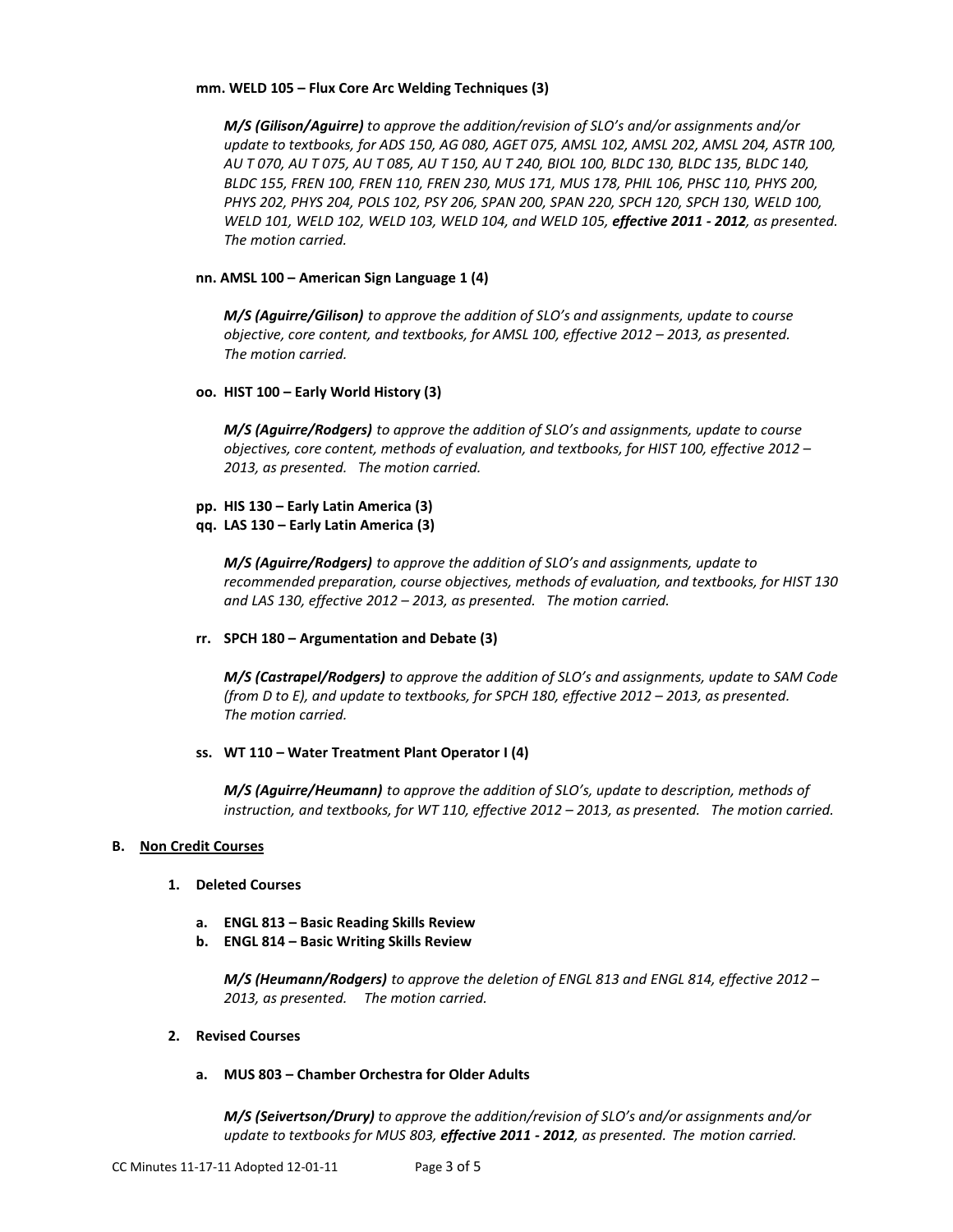## **C. Distance Education Courses – Addendum Documentation**

- **1. ENGL 009 – Basic English Composition II (4)**
- **2. ENGL 019 – Reading II: Intermediate Development (4)**

*M/S (Heumann/Gilison) to approve the Distance Education Addendum for ENGL 009 and ENGL 019 effective 2012 – 2013, to provide greater access and allow the inclusion of all modalities of learning, as presented. The motion carried.*

#### **D. Majors and Certificates**

#### **1. Deleted Majors and Certificates**

#### **a. Automotive Collision Repair Major and Certificate**

*M/S (Aguirre/Rodgers) to approve the deletion of the Automotive Collision Repair major and certificate, effective 2012 - 2013, as presented. The motion carried.*

#### **2. Revised Majors and Certificates**

#### **a. Communication Arts Major**

*M/S (Aguirre/Seivertson) to approve the revision of the Communication Arts major by adding SPCH 150, Intercultural Communication, to acceptable courses for the major and removing CSI 120, deleted course, and JRN 102, inactivated course, effective 2012 - 2013, as presented. The motion carried.*

#### **b. Court Services Specialist Certificate**

*M/S (Rodgers/Drury) to approve the revision of the Court Services Specialist certificate by moving BUS 260, Business Communications, up to Section I., Required Courses for the certificate, effective 2012 - 2013, as presented. The motion carried.*

#### **c. Journalism Major**

*M/S (Heumann/Castrapel) to approve the revision of the Journalism major with the inactivation of four courses (JRN 102, 104, 106 and 108), effective 2012 - 2013, as presented. The motion carried.*

#### **d. Liberal Studies General Option Major**

*M/S (Seivertson/Heumann) to approve the revision of the Liberal Studies, General Option major with the addition of ART 102 to Section C. and the modification to Section C to be a choice between the three courses, effective 2012 - 2013, as presented. The motion carried.*

#### **e. Liberal Studies SDSU Teacher Preparation Option Major**

*M/S (Seivertson/Heumann) to approve the revision of the Liberal Studies, SDSU Teacher Preparation Option major with the addition of ART 102 to Section E., increasing the units in Section E. to 6.0 and revising the total units required for the major, effective 2012 - 2013, as presented. The motion carried.*